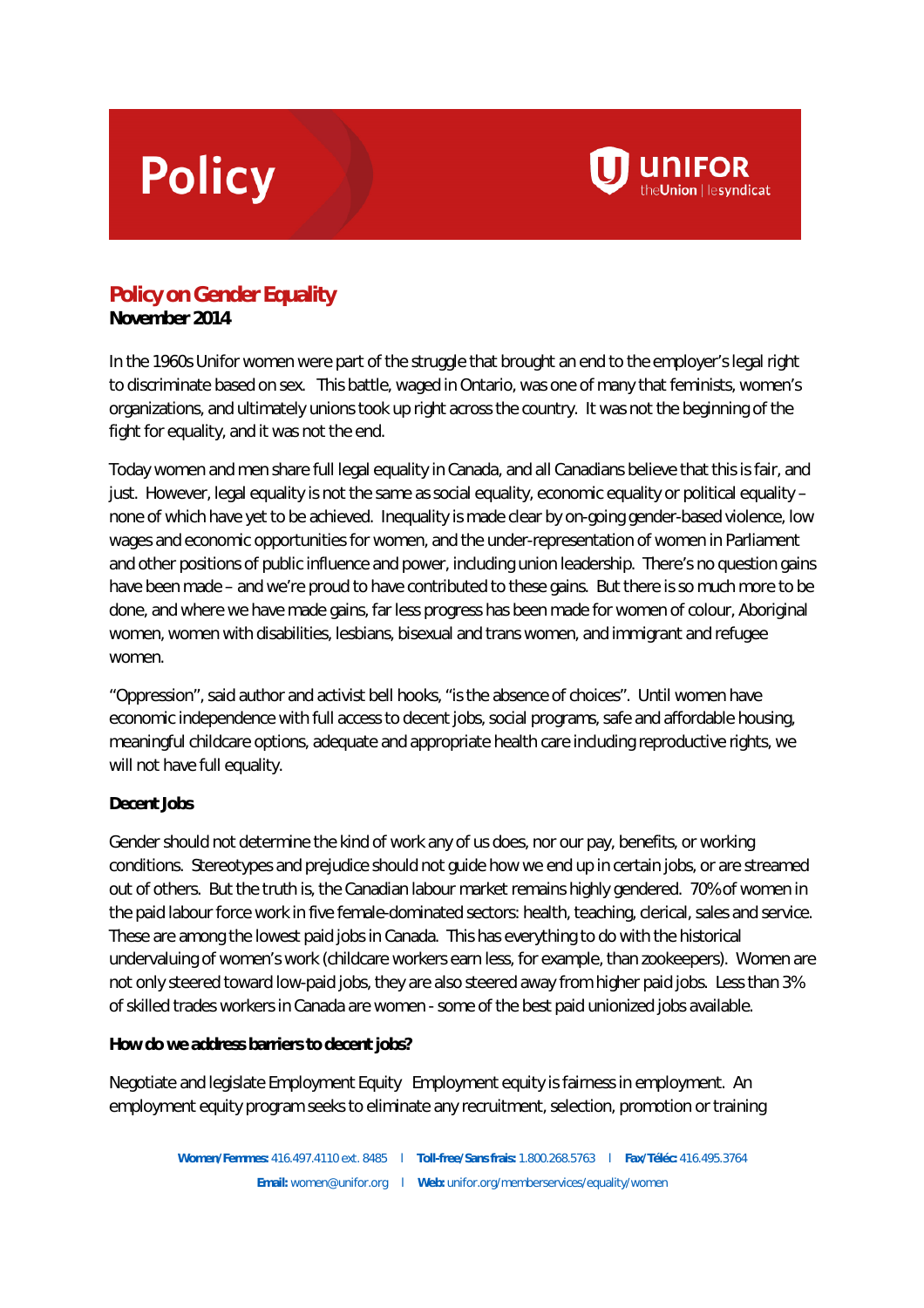practices that have the effect of being discriminatory. It is a unique tool that actually allows unions to have a say in who gets hired. It ensures that those who are qualified get equal opportunity to apply for jobs, and are not subject to the employer's prejudices and assumptions about race, gender, sexuality, or disability. We need to reinstate employment equity laws that have been gutted by Conservative governments. At the same time, we need to negotiate employment equity programs directly with employers so that all workers have access to decent jobs.

Achieving gender equality at the bargaining table also means negotiating language that turns part-time jobs into full-time jobs, that ensures those who do work part time get full, equal benefits and wages, recognizes 'foreign credentials', and that opens up opportunities for women in skilled trades and other male-dominated sectors of the workplace.

### **Equal Pay**

Canada ranks 38th in the world on the gender pay gap (falling behind Switzerland, Cambodia and Kenya). On average, full-time women workers in Canada still earn only 71 cents for every dollar men earn. Until we organize more women into unions (where the gap is much narrower – with women earning 93 cents on the dollar), this will continue. Women's discriminatory pay affects them from their first jobs continuing into retirement: young women graduating from high school earn 27% less than male high school graduates , and the median income of retired women is half that of men (42% of elderly women live in poverty).

Canadian women of colour earn only 64% and Aboriginal women earn on average 46% as much as men. Women with disabilities are often shut out of the labour market altogether, and are disproportionately represented among minimum wage earners.

### **How do we address the pay gap?**

Negotiate and Legislate Pay Equity. Pay equity means 'equal pay for work of equal value' – a pay equity plan requires employers and unions to assess all jobs on the basis of skill, merit, responsibility, and working conditions, and to use this information to determine if certain groups (usually women) have been historically underpaid. If this is found to be the case, their wages need to be brought up to par, and those who have been discriminated against are entitled to back pay. This amounts to millions of dollars in uncollected wages that we need to go after – money that no employer will give up easily. Where we don't have pay equity legislation, we need to use the backing of human rights law and negotiate pay equity plans with employers directly through collective bargaining. Pay equity is our tool for rooting out discriminatory pay structures, collecting the money that is owed, and ensuring that gender-based and race-based pay gaps don't reappear.

Negotiate pay increases based on solidarity bargaining. Solidarity bargaining means bringing up the pay of the lowest paid workers relative to other workers. Since women are often among the lowest paid, this approach reduces the pay gap between men and women. It also has a positive impact on other lowpaid workers, for example immigrants, people of colour, people with disabilities. Some of our most successful solidarity bargaining strategies include: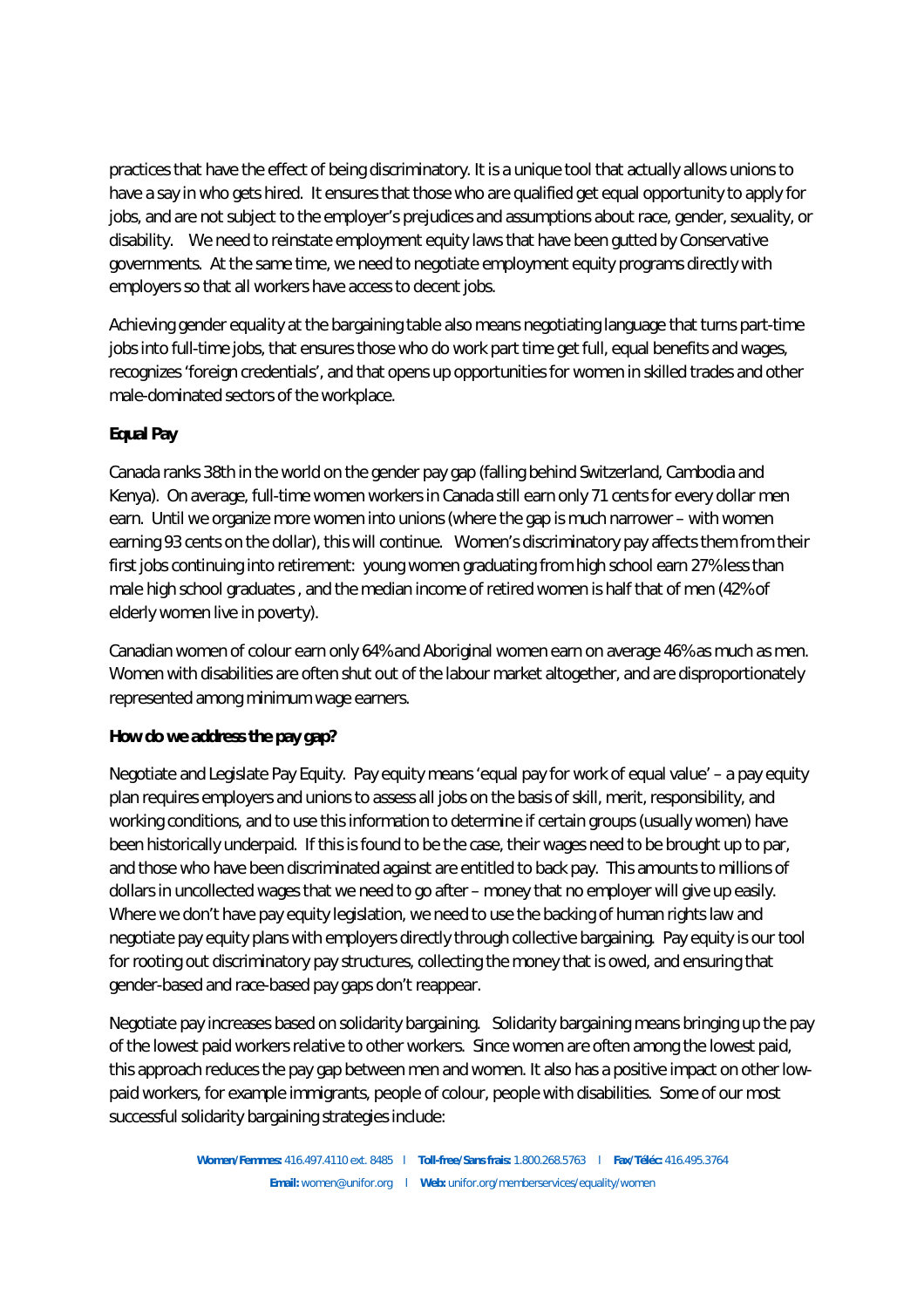- Bottom-end loading (negotiating larger increases for lower-paid workers);
- Raising base rates (equalizing or reducing the differences between the entry level pay rates of different jobs for example office workers and outside maintenance workers);
- Negotiating wage adjustments and shortening waiting period for regular increases for specific groups (for example, part-time and casual workers);
- Reducing pay differences between classifications;
- Negotiating pay equity agreements in all of Unifor collective agreements

**How do we turn bad jobs into decent jobs, and decent jobs into better jobs?**

Unifor is committed to decent jobs and making gains for all workers. We have put tremendous effort into the following key building blocks of equality – and there's no question that our work must continue:

- Raise the minimum wage. A full two-thirds of minimum wage earners are women.
- Build bargaining power in sectors where women are the majority.
- Organize. Focus organizing campaigns in sectors where women predominate, keep up the pressure on governments to make it easier, not harder, for workers to join unions.
- Implement a National Childcare Program. Safe, reliable, available, affordable, public, universal childcare is a key tool of equality.
- Negotiate and legislate better family leave policies. Together women and men in our union fight for decent jobs, for healthy and safe workplaces, for good benefits, for shorter work days and longer vacations. These things matter to everyone, but there are additional 'bread and butter' issues that need our attention: such as maternity and parental leave, family leave provisions, and childcare. As long as these are seen as 'women's issues' they will be given less priority.
- Make violence against women a workplace issue. Negotiate women's advocates, negotiate language that protects women experiencing violence from workplace discipline, and negotiate right to refuse language based on harassment, violence or the threat of violence.

## **The Role of Unifor**

Over a third of our Unifor members are women. We have an incredible and increasing diversity of women in the union – Aboriginal women, women of colour, women skilled trades workers, nursing home workers, workers from northern rural communities, downtown urban workers, lesbian, bisexual and trans women workers, women with disabilities, workers who are young, old and middle-aged women. Women in Unifor are activists and leaders. Unifor women chair bargaining committees, represent workers, confront employers over health and safety violations, organize new workers, participate in all local union committees, lead the union's gender equality work through local women's committees and regional women's committees, and agitate for social change that includes gender equality and builds our union.

Women in Unifor work alongside our brothers who are committed to ending gender-based violence and alongside all those committed to equal access to decent jobs and an end to discriminatory hiring